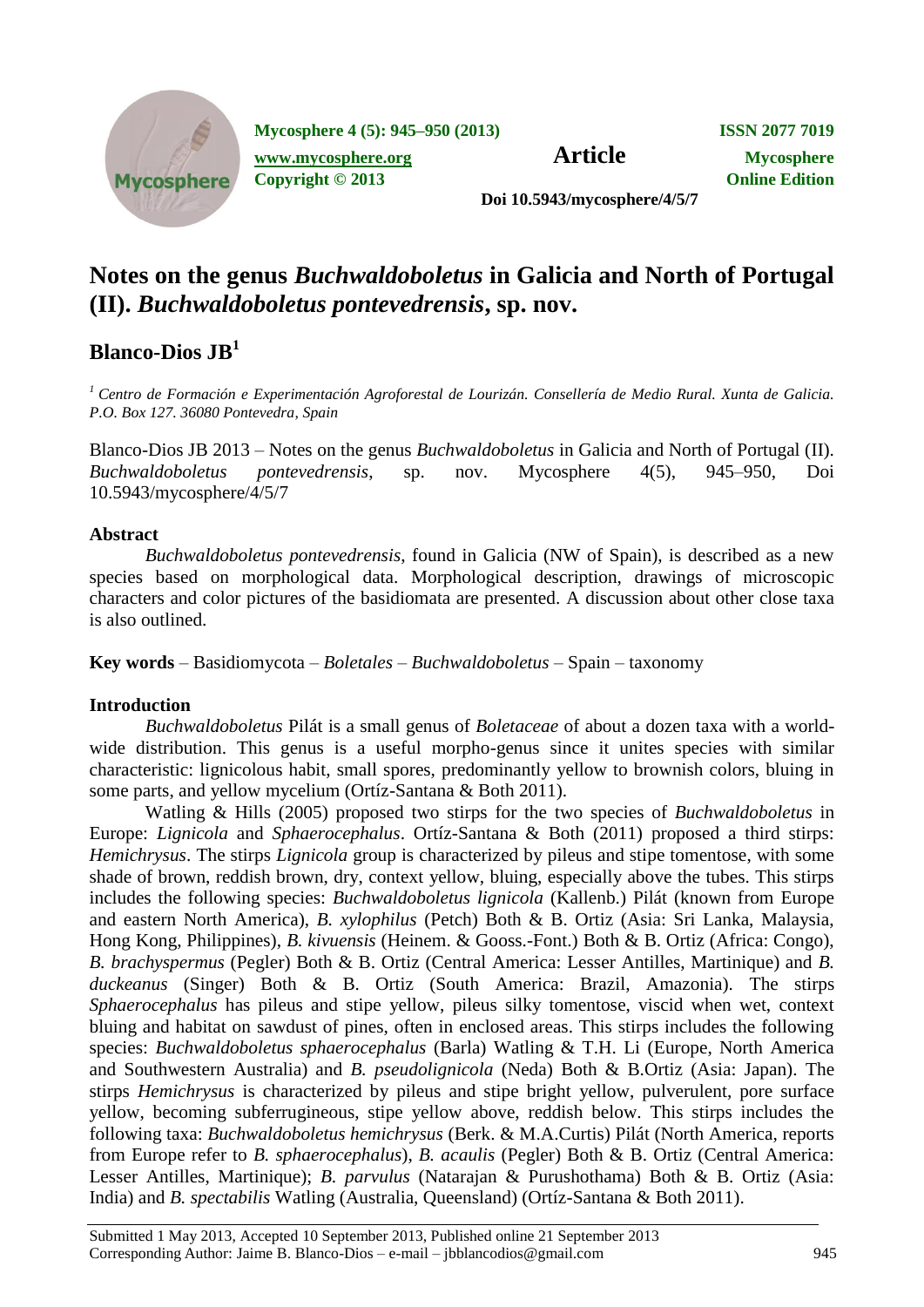During a revision of collected material of the genus *Buchwaldoboletus* of the author (some of his findings have been published (Blanco-Dios & Tomé Ortega 2011 [2009]), a striking *Buchwaldoboletus* found under maritime and Monterrey's pines (*Pinus pinaster* Aiton*, Pinus radiata* D. Don) has been studied. This taxon was first found in 1989 by the autor and identified by Dr. Luis Freire (†) as *Buchwaldoboletus lignicola.* In addition, some of the material studied was described in that publication as *B. lignicola*, but the study of new collections has taken to us to the conclusion that its morphological characters are so different from the known taxa that it is described here as new species.

#### **Materials & Methods**

The specimens were collected, documented and preserved using standard methods. Morphological descriptions are based on the study of the fresh material and analysis of photographic images obtained from fresh specimens. Macro-chemical reactions were determined using  $3\%$  KOH,  $10\%$  NH<sub>4</sub>OH and  $10\%$  FeSO<sub>4</sub>. Microscopic observations were recorded both from fresh material and dried material with standard methods, using sections mounted in a solution of 1% Congo red in water, 3% KOH or Melzer's reagent. Spore size is presented as (Min) (mean –  $SD$ )–(mean + SD) (Max), where Min= the lowest value measured, Max= the highest value, followed by the mean spore lengths and widths  $(\mathbf{Xm})$ ;  $\mathbf{Q}$  =spore length : width ratios, and the mean volume (Vm) was determined using the formula Vm =  $4\pi/3$  a<sup>2</sup> b, where **a** is the radius of the minor axis and **b** the radius of the major axis (Breitenbach & Kränzlin 1991).

The maximum and minimum values and the length/width ratio (Q) of the pileipellis end cells were determined by sampling between the centre and the margin (Ladurner & Simonini 2003) in the superior layer of young sporocarps, as recommended by Singer (1965) and Muñoz (2005). Microscopical structures were documented by line drawings on a light microscope equipped with a drawing tube device. The collected material has been deposited in the mycological herbarium LOU-Fungi (Centro de Investigación Forestal de Lourizán, Pontevedra, Spain).

#### **Results**

*Buchwaldoboletus pontevedrensis Blanco-Dios, sp. nov.* Figs 1–9

MycoBank 803945

Etymology – *pontevedrensis,* from the municipality and province of Pontevedra (Galicia, Spain).

*Buchwaldoboletus lignicola* similis sed differt pileus 130–198 mm latus, stipes 80–100 longus, (2,2–) 42–71 mm latus, crassus, ab attenuatus ad radicans, sporis leviter plus grandis, (6.5–) 7.5–10 (-11.2)  $\times$  (2.8–) 3.5–4.5 (-5)  $\mu$ m, Xm = 9.3  $\times$  3.8  $\mu$ m, Vm = 69  $\mu$ m<sup>3</sup>, ovoideus, ellipsoideus vel ellipticus, cystidiis clavatis, fusiformis, mucronatus, flexuosiformis, lageniformis, utriformis, irregulariter fusiformis vel utriformis, pileipellis ex hyphis trichodermium formantibus, 3–12.5 μm latis, cylindraceis, subcylindraceis vel leviter constrictus, cum elementis terminalis cylindraceis, clavatis, latis clavatis vel irregulariter formis,  $14-170 \times 4-15.5 \mu m$ , Q = 1.7–24.3 et caulocystidiis cylindraceis, fusiformis, mucronatus, lageniformis, irregulariter fusiformis vel lageniformis. Super lignum Pinus putridum crescens.

Holotype – SPAIN. Pontevedra: Pontevedra, Bora, 29TNG3397, 120 m, on stump of *Pinus pinaster*, 10.X.2012, J.B. Blanco-Dios (LOU-Fungi 19573).

Pileus 130–198 mm broad, convex to plane, margin decurved, floccose to felty, slightly viscid, covered with soft appressed tomentum which is easily detersible, attached to the flesh by a thin gelatinous layer, ochre-yellow to ochre-creamy in the margin when young, later ochre-brown to brown, with some shade of pink or purple. Hymenophore tubulose, tubes 1–13 mm long, adnexed with decurrent tooth, yellow, changing to blue when bruised or exposed. Pores  $0.5-2 \times$ 0.5–0.75 mm, compressed, irregular, pale yellow when young, becoming bright yellow, golden, golden-ochre or with some shade of brown at maturity, staining blue-grey, intense blue to blueblackish when handled. Stipe  $80-100 \times (2,2-)$  42-71 mm, usually shorter than the diameter of the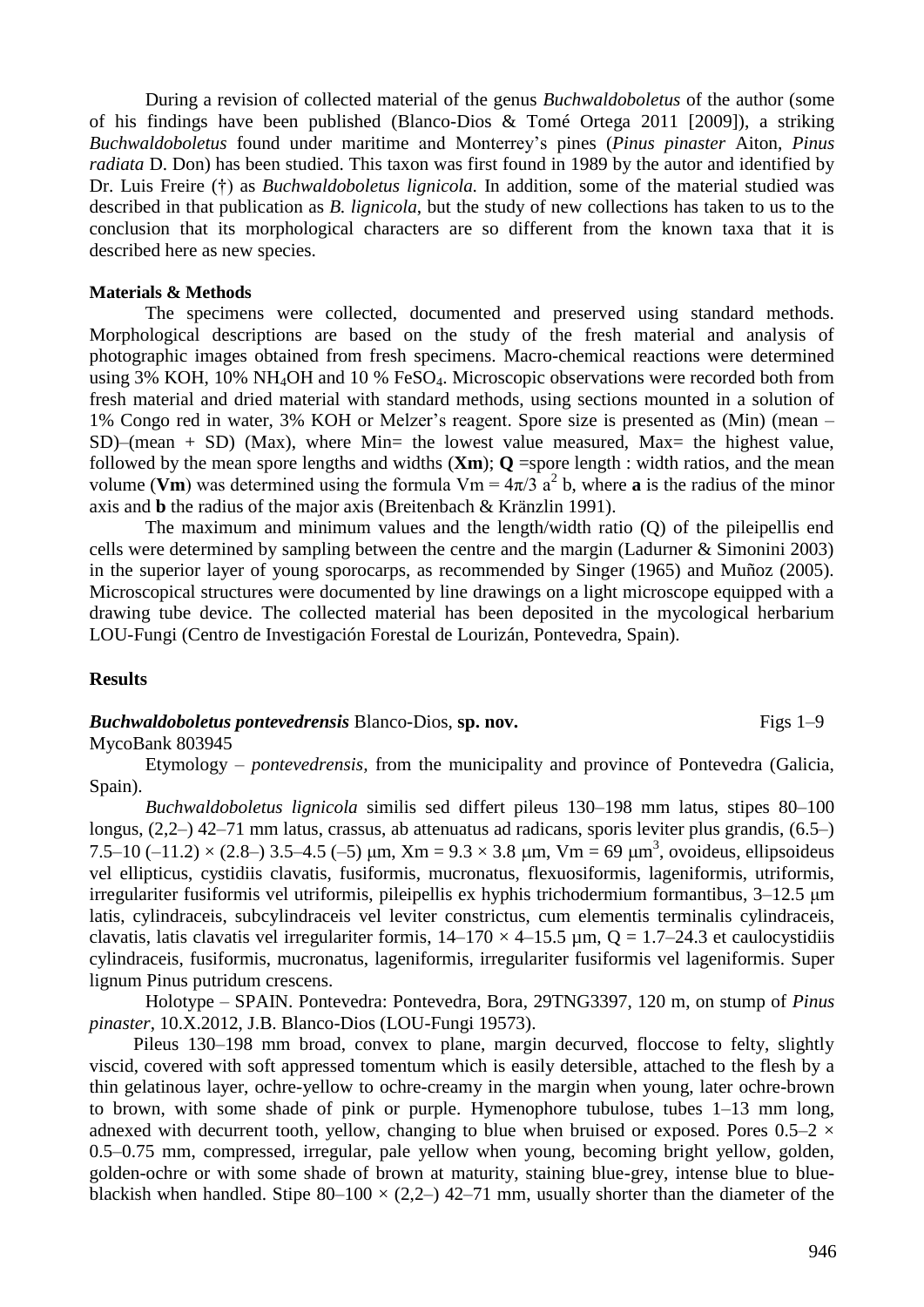

**Figs 1**–**4** – *Buchwaldoboletus pontevedrensis*. 1–2. Holotype (Pontevedra, Bora). 3–4. Gondomar, Donas.

pileus, robust, curved, attenuate to radicant, with pine bark remains in the base, sulfur yellow with some shade pallid yellow, yellow-orange, golden, ochre, brown, brown-ochre or pink. Stipe surface changes to blue when bruised. Basal mycelium golden-yellow. Context soft in the pileus and firm in the stipe, yellow, changing to pallid blue with some shade of creamy, yellow to ochre when exposed, except under the pileipellis and in the lower part of stipe, pallid yellow, creamy-ochre, yellow-ochre, ochre or brown (with incrusted pine bark), and pinkish above the tubes. A moment later, the shades creamy or yellow (ochre-orange over the tubes) are the colours dominant. Smell very agreeable, sweet-scented. Taste pleasant, slightly acid, with unctuous texture. Edibility unknown. Chemical reactions: 3% KOH: dark brown in the pileus, brown-greyish in the flesh of the pileus, brown in the flesh of the stipe; 10% NH4OH: dark brown in the pileus, bottle-green in the flesh of the pileus, pallid green in the flesh of the stipe;  $10\%$  FeSO<sub>4</sub>: grey in the flesh of the pileus, dark grey-blackish in the flesh of the stipe. Spore print olive-brown.

Basidiospores (6.5–) 7.5–10 (–11.2)  $\times$  (2.8–) 3.5–4.5 (–5)  $\mu$ m, Xm = 9.3  $\times$  3.8  $\mu$ m, Q = (1.8) 1.9–2.8 (3.2), Vm = 69  $\mu$ m<sup>3</sup>, (n = 100), ovoid, ellipsoid to elliptic, smooth, guttulate, thickwalled, pallid ochre, ochre-grey or creamy-ochre in KOH, dextrinoid in Melzer's. Basidia 17.5–  $31.5 \times 5-8.5$  µm, 4-spored, sterigmata 1-3.5 µm long, clavate or broadly clavate, clampless. Basidioles  $15-23.5 \times 5.5-7.5$  um, clavate. Cystidia  $13.5-48 \times 5-11$  um, scattered or in clusters, clavate, fusiform, mucronate, flexuous, lageniform, utriform, irregularly fusiform or utriform. Pileipellis an entangled trichodermium of hyphae 3–12.5 μm in diameter, cylindric, subcylindric or slightly constricted, multi-septate, subhyaline or grey-creamy in KOH, ochre or brown in Melzer's; end cells  $14-170 \times 4-15.5$  µm,  $Q = 1.7-24.3$ , cylindrical, clavate, broadly clavate or irregularly shaped, short to elongated. Stipitipellis hyphae 2.5–15 μm in diameter, interwoven or subparallel, hyaline, subhyaline or creamy-grey in KOH, cream, ochre or brown in Melzer's. Caulocystidia 13–  $38 \times 3.5$ –12 µm, scattered, cylindric, fusiform, mucronate, lageniform, irregularly fusiform or lageniform. Clamp connections absent.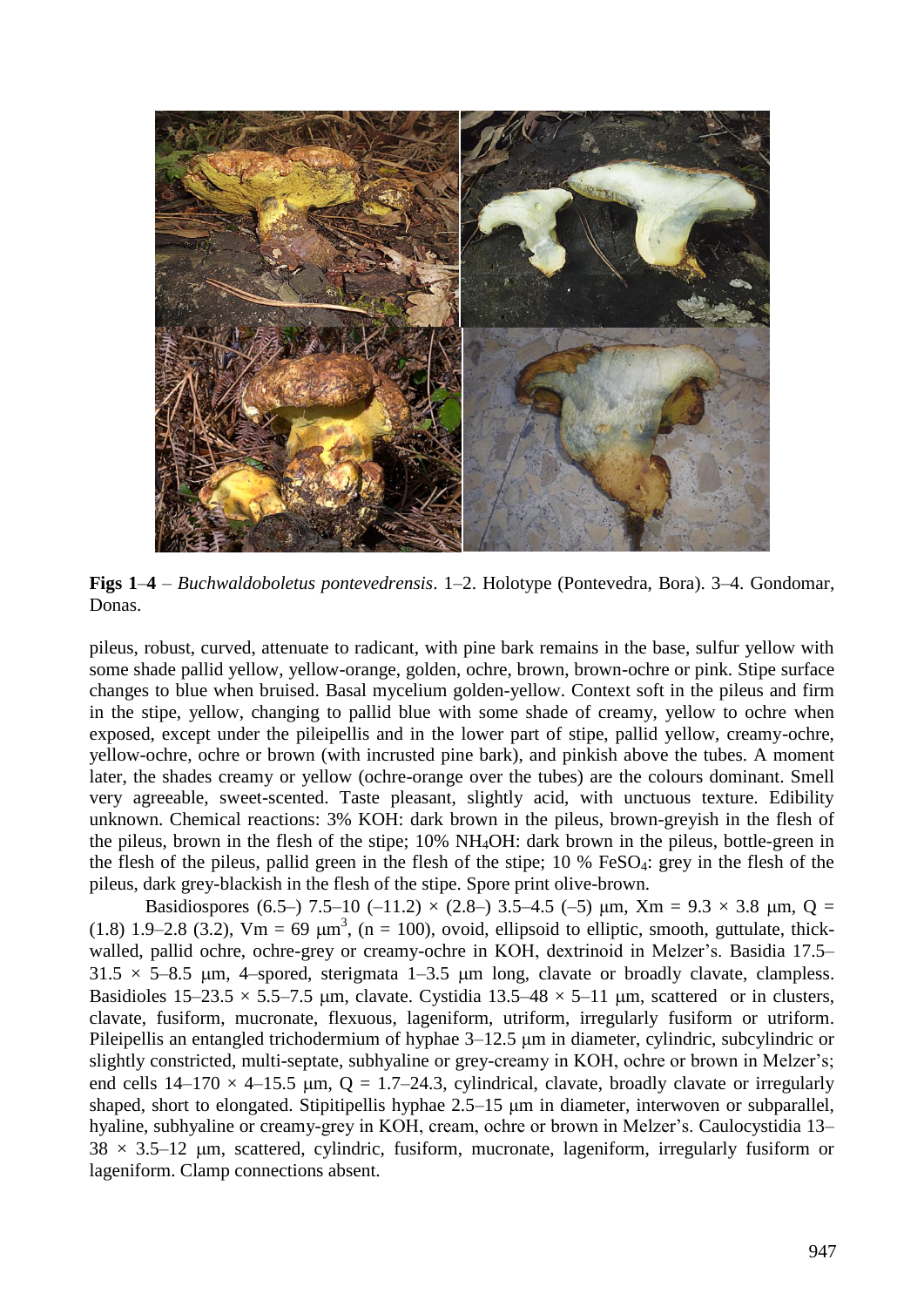Habitat – solitary, two or three (five) specimens fused together. At the base of or on top of stumps of pines (*Pinus pinaster* and *P. radiata*).

Known distribution – up to now known only from three localities in Pontevedra Province (Spain).

Material examined – SPAIN. Pontevedra: Gondomar, Donas, 29TNG1758, 400 m, on stump of *Pinus radiata*, together with *Phaeolus schweinitzii*, 10 Oct 2010, J.L. Tomé Ortega & J. Prieto, LOU-Fungi 19485. Pontevedra, 29TNG2996, 50 m, on stump of *Pinus pinaster*, 25 Oct 1989, J.B. Blanco-Dios, LOU-Fungi 4180. Pontevedra, Bora, 29TNG3397, 120 m, on stump of *Pinus pinaster*, together with *Phaeolus schweinitzii*, 8 Oct 2012, J.B. Blanco-Dios, LOU-Fungi 19573 (holotype); *ibidem*, 24 Oct 2012, J.B. Blanco-Dios, LOU-Fungi 19574.

Other collections examined – *Buchwaldoboletus lignicola* – SPAIN. A Coruña: Ames, Bertamiráns, Caroubáns, 29TNH2847, 120 m, on stump of indeterminate species, 1 Oct 2000, I. Galarza & J. Rodríguez-Vázquez, LOU-Fungi 15532 (*sub Pulveroboletus hemichrysus* (Berk. et Curtis) Singer (Rodríguez Vázquez & Castro 2001)). Pontevedra: Salceda de Caselas, Entenza, 29TNG3657, 90 m., on stump of *Pinus pinaster,* 24 Oct 2003, J.B. Blanco-Dios, LOU-Fungi 19479; *ibidem*, 10 Nov 2004, J.B. Blanco-Dios, LOU-Fungi 19480; *ibidem*, 3 Nov 2005, J.B. Blanco-Dios, LOU-Fungi 19481 (Blanco-Dios & Tomé Ortega 2011 [2009]).

#### **Discussion**

*Buchwaldoboletus pontevedrensis* is included in the stirps *Lignicola,* characterized by pileus and stipe tomentose, brown, reddish brown, dry, context yellow, bluing, especially above the tubes (Ortiz & Both 2011). This new species is morphologically characterized by the following combination of features: (i) pileus fleshy, 130–198 mm broad, (ii) stipe attenuate to radicant, robust, up to  $100 \times 71$  mm, (iii) basidiospores (6.5–) 7.5–10 (–11.2)  $\times$  (2.8–) 3.5–4.5 (–5)  $\mu$ m, Xm = 9.3  $\times$  3.8  $\mu$ m,Vm = 69  $\mu$ m<sup>3</sup>, ovoid, ellipsoid to elliptic, (iv) versiform cystidia and caulocystidia, (v) end cells of pileipellis  $14-170 \times 4-15.5$  um,  $Q = 1.7-24.3$ , cylindrical, clavate, broadly clavate or irregularly shaped, and (vi) habitat at the base of on top of stumps of *Pinus pinaster* and *P. radiata*.

Among the morphologically similar species, the closest taxon is *Buchwaldoboletus lignicola*. This related species differs specially in having smaller pileus (up to 120 mm broad), stipe up to 25 mm wide, cylindric or subcylindric, elliptic and slightly shorter basidiospores, cystidia fusiform or lageniform, end cells of pileipellis short, cylindraceous and caulocystidia fusiform or clavate (Breitenbach & Kränzlin 1991, Bessette et al. 2000, Fernández et al. 2001, Muñoz 2005, Arrillaga et al. 2010). *B*. *lignicola* is widely distributed throughout Europe and Eastern North America and habitat at the base of or on top of stumps of conifers: *Picea abies*, *Pinus sylvestris*, *P*. *strobus* and other pines, also with *Larix* spp., rarely with deciduous trees (*Prunus avium*) (Muñoz 2005, Ortiz & Both 2011), very often found together with the polypore *Phaeolus schweinitzii* (Fr.) Pat., (as often happens with *B. pontevedrensis*). The association of *Buchwaldoboletus lignicola*  with the brown-rot *Phaeolus schweinitzii* is well-documented in the European literature (Jahn 1979; Szczepka & Sokol 1984; Brown 1985; Lipka (1985,1987)).

#### **Proposed key to the taxa of** *Buchwaldoboletus* **in Europe**

1a. Pileus and stipe yellow to yellow-orange, pileus silky tomentose. Basidiospores 6.2–7.5 (9.5)  $\times$ 3.2–4 µm, Xm = 6.9 × 3.4 µm, Q = 1.7–2 (2.5), ovoid to ellipsoid .....................*B. sphaerocephalus* 1b. Pileus brown, brown-ochre, brown-reddish, ochre-creamy, ochre-yellow, ochre-orange to yellow-orange and stipe predominantly sulfur yellow, yellow-ochre to yellow-brown...................... 2 2a. Pileus 25–120 mm broad, stipe cylindric or subcylindric, up to  $100 \times 25$  mm. Basidiospores:  $Xm = 7.5 \times 2.9 \mu m$ ,  $Vm = 27 \mu m^3$ , elliptic, cystidia fusiform or lageniform, caulocystidia fusiform or clavate and end cells of pileipellis cylindraceous,  $20-40 \times 3.8-5.5 \mu m$ ,  $Q = 6.5-9$ ......*B. lignicola* 2b. Pileus 130–198 mm broad, stipe attenuate to radicant, up to  $100 \times 71$  mm. Basidiospores: Xm =  $9.3 \times 3.8$  µm, Vm = 69 µm<sup>3</sup>, ovoid, ellipsoid to elliptic, versiform cystidia and caulocystidia, and end cells of pileipellis cylindrical, clavate, broadly clavate or irregularly shaped,  $14-170 \times 4-15.5$ µm, Q = 1.7–24.3......................................................................................................*B. pontevedrensis*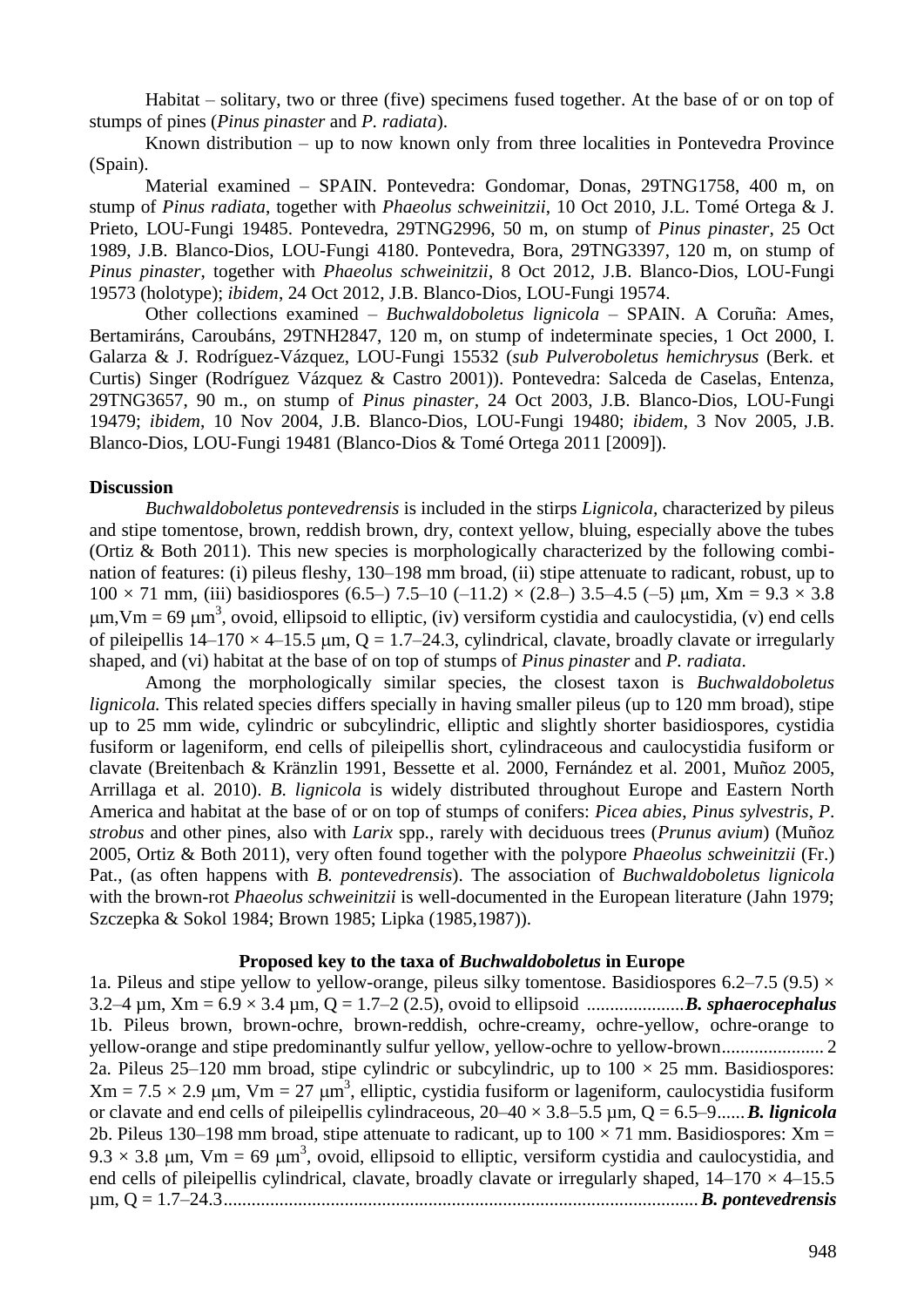

**Figs 5**–**9** – *Buchwaldoboletus pontevedrensis* (holotype, LOU-Fungi 19573). 5. Basidiospores. 6. Basidia. 7. Cystidia. 8. Caulocystidia. 9. End-cells of pileipellis. Scale bar= 10 μm.